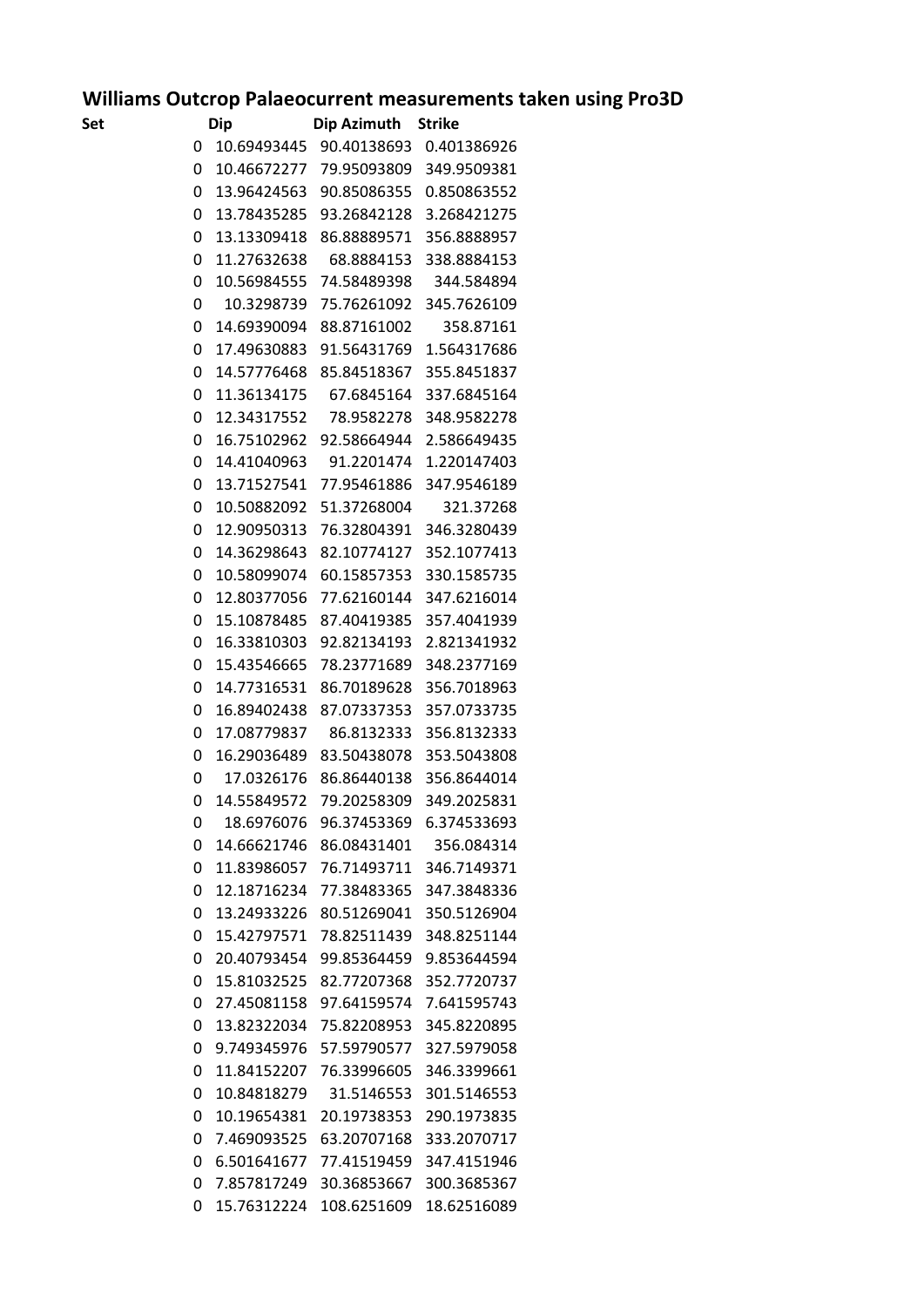| 0              | 21.43513407 | 115.5063535 | 25.50635347 |
|----------------|-------------|-------------|-------------|
| 0              | 17.07115686 | 113.2521844 | 23.25218438 |
| 0              | 15.48875608 | 109.9307787 | 19.93077868 |
| 0              | 17.72475928 | 116.9723059 | 26.9723059  |
| 0              | 12.64060648 | 131.6129647 | 41.61296472 |
| 0              | 16.83784758 | 97.35664956 | 7.356649561 |
| 0              | 21.19698511 | 104.5330845 | 14.53308453 |
| 0              | 12.84832894 | 76.45251434 | 346.4525143 |
| 0              | 13.29538776 | 82.31346512 | 352.3134651 |
| 1              | 9.234590896 | 94.75939466 | 4.759394657 |
| 1              | 10.70472622 | 104.5177327 | 14.51773269 |
| 1              | 5.703938302 | 102.6997092 | 12.69970925 |
| 1              | 17.75104623 | 106.1392597 | 16.13925965 |
| 1              | 3.320706898 | 72.60270927 | 342.6027093 |
| 1              | 7.049342119 | 93.92940285 | 3.929402852 |
| 1              | 6.939017697 | 118.4867822 | 28.48678224 |
| 1              | 9.508472181 | 118.2246395 | 28.22463951 |
| 1              | 11.37896907 | 119.906209  | 29.90620904 |
| 1              | 7.126348544 | 125.5676084 | 35.56760838 |
| 1              | 8.74450623  | 113.3844053 | 23.38440532 |
| 1              | 14.51378842 | 125.0254108 | 35.02541078 |
| 1              | 9.597056336 | 101.3599849 | 11.35998486 |
| 1              | 19.07932208 | 119.0394616 | 29.03946157 |
| 1              | 11.28799469 | 135.3799399 | 45.37993987 |
| 1              | 20.7941284  | 110.0610721 | 20.06107212 |
| 1              | 4.370465448 | 42.60065842 | 312.6006584 |
| 1              | 2.559721081 | 66.53546974 | 336.5354697 |
| 1              | 8.109925236 | 97.17417575 | 7.174175746 |
| 1              | 12.08573234 | 105.6412696 | 15.64126964 |
| 1              | 10.7893738  | 100.1200578 | 10.12005776 |
| 1              | 6.324710791 | 98.19633788 | 8.196337883 |
| 1              | 12.75758985 | 87.68661295 | 357.6866129 |
| 1              | 11.34567359 | 130.1798823 | 40.17988234 |
| $\mathbf{1}$   | 5.47402389  | 109.4553854 | 19.45538541 |
| $\mathbf{1}$   | 5.166719181 | 127.6487108 | 37.64871083 |
| 1              | 3.982056511 | 49.31868014 | 319.3186801 |
| 1              | 8.669332858 | 68.21702754 | 338.2170275 |
| 1              | 12.39929451 | 88.11952654 | 358.1195265 |
| $\mathbf{1}$   | 8.478950685 | 26.37694257 | 296.3769426 |
| 1              | 5.396210893 | 134.2372811 | 44.2372811  |
| $\mathbf{1}$   | 6.562655407 | 136.5409373 | 46.54093725 |
| $\mathbf{1}$   | 10.29675931 | 119.2776315 | 29.27763154 |
| 1              | 9.57884157  | 115.0329363 | 25.03293625 |
| $\mathbf{1}$   | 8.265324558 | 35.33654606 | 305.3365461 |
| 2              | 19.88184819 | 49.62562247 | 319.6256225 |
| 2              | 17.0198226  | 56.99842849 | 326.9984285 |
| 2              | 17.59130954 | 47.41382959 | 317.4138296 |
| 2              | 17.57922225 | 53.51786787 | 323.5178679 |
| $\overline{2}$ | 13.83296178 | 62.14981143 | 332.1498114 |
| 2              | 21.23550994 | 58.06122873 | 328.0612287 |
|                |             |             |             |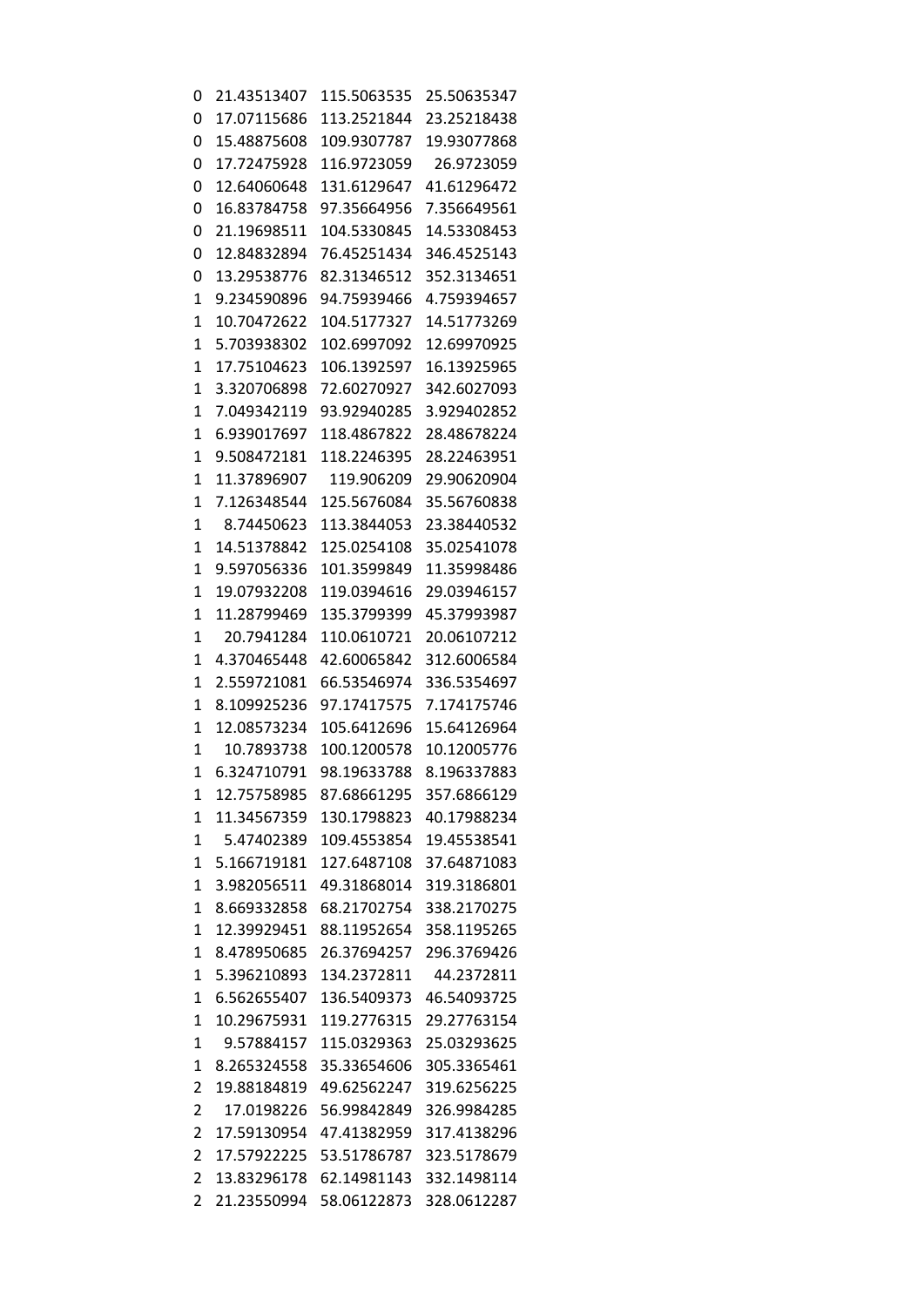| 2              | 18.70701157 | 49.20276175 | 319.2027617 |
|----------------|-------------|-------------|-------------|
| 2              | 20.70646004 | 60.92086584 | 330.9208658 |
| 2              | 12.72530227 | 45.45097631 | 315.4509763 |
| 2              | 6.466254218 | 37.8430523  | 307.8430523 |
| $\overline{2}$ | 18.49076572 | 51.21645457 | 321.2164546 |
| $\overline{2}$ | 18.31292502 | 50.89384924 | 320.8938492 |
| 2              | 21.36938928 | 55.77605387 | 325.7760539 |
| 2              | 19.20516587 | 56.80193717 | 326.8019372 |
| 2              | 24.54217375 | 63.15028332 | 333.1502833 |
| $\overline{2}$ | 16.23366374 | 46.30593048 | 316.3059305 |
|                | 15.0551051  | 27.81195035 | 297.8119504 |
| 2              | 19.97871322 |             |             |
| 2              |             | 53.33210311 | 323.3321031 |
| 2              | 16.82329751 | 49.91437587 | 319.9143759 |
| 2              | 21.38485608 | 55.44575873 | 325.4457587 |
| $\overline{2}$ | 23.92426678 | 50.4265524  | 320.4265524 |
| 2              | 18.05681355 | 36.80409686 | 306.8040969 |
| 2              | 13.4690602  | 18.83159761 | 288.8315976 |
| 2              | 22.6147245  | 57.52870708 | 327.5287071 |
| 2              | 19.38780914 | 39.68578224 | 309.6857822 |
| $\overline{2}$ | 25.24741846 | 60.68699338 | 330.6869934 |
| 2              | 18.48160257 | 49.24172475 | 319.2417248 |
| 2              | 11.02824733 | 54.73633464 | 324.7363346 |
| 2              | 4.075349016 | 27.19585624 | 297.1958562 |
| 2              | 13.36258784 | 72.07607814 | 342.0760781 |
| $\overline{2}$ | 12.22554821 | 35.75428805 | 305.7542881 |
| 2              | 17.15864828 | 62.23076336 | 332.2307634 |
| $\overline{2}$ | 20.8186821  | 60.55697991 | 330.5569799 |
| 2              | 24.14221985 | 64.20052271 | 334.2005227 |
| 2              | 14.00258817 | 32.0604578  | 302.0604578 |
| 2              | 20.88483437 | 57.42429773 | 327.4242977 |
| 2              | 21.37503254 | 48.29591118 | 318.2959112 |
| 2              | 30.83638581 | 61.76518179 | 331.7651818 |
| 2              | 17.23452203 | 37.71551331 | 307.7155133 |
| 2              | 18.49076738 | 43.51837525 | 313.5183753 |
| 2              | 18.28130239 | 40.38224522 | 310.3822452 |
| $\overline{2}$ | 19.53337175 | 55.91124419 | 325.9112442 |
| 2              | 14.93539485 | 42.77532101 | 312.775321  |
| 2              | 18.06962244 | 62.31714475 | 332.3171448 |
| 2              | 19.41190705 | 69.86496104 | 339.864961  |
|                |             |             |             |
| 2              | 23.66988657 | 66.47105838 | 336.4710584 |
| 2              | 22.61994783 | 72.59214332 | 342.5921433 |
| 2              | 18.74245339 | 63.6847628  | 333.6847628 |
| 2              | 24.34516511 | 73.74332643 | 343.7433264 |
| 2              | 21.96545789 | 63.49683619 | 333.4968362 |
| 2              | 22.38622528 | 63.24190625 | 333.2419062 |
| 2              | 21.60172675 | 72.3630969  | 342.3630969 |
| 2              | 28.26263417 | 76.41495755 | 346.4149575 |
| 2              | 21.04944557 | 60.63777169 | 330.6377717 |
| 2              | 26.26349191 | 62.37445576 | 332.3744558 |
| 2              | 23.77393303 | 61.86216998 | 331.86217   |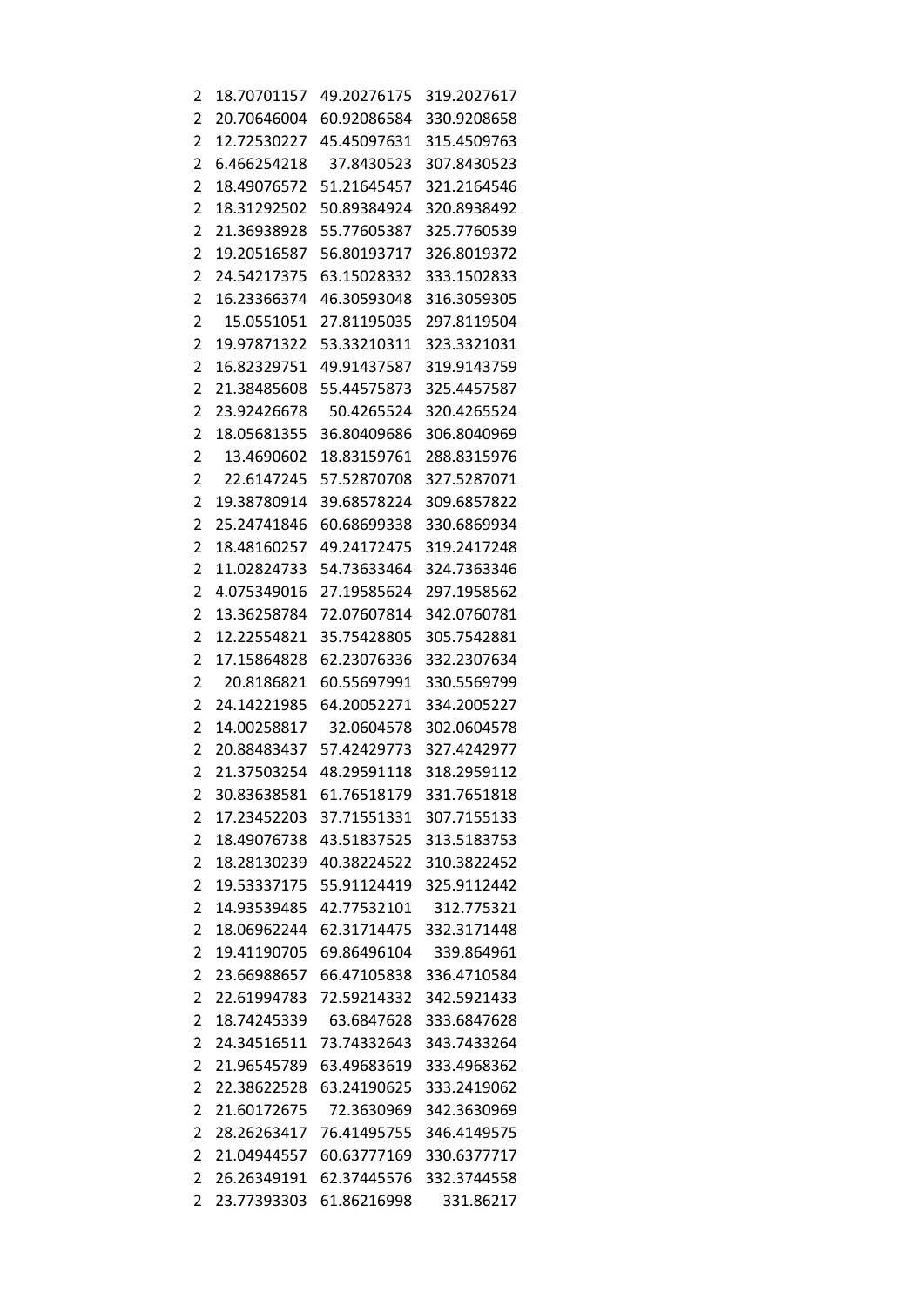| $\overline{c}$ | 11.92916114 | 18.73698153 | 288.7369815 |
|----------------|-------------|-------------|-------------|
| 2              | 18.18715521 | 84.02628987 | 354.0262899 |
| 2              | 15.46669413 | 40.84426431 | 310.8442643 |
| 2              | 12.26489643 | 51.58232265 | 321.5823226 |
| $\overline{2}$ | 13.01457122 | 54.85150201 | 324.851502  |
| $\overline{2}$ | 10.87726891 | 54.31834923 | 324.3183492 |
| 2              | 12.4611291  | 50.60955621 | 320.6095562 |
| 2              | 21.23242648 | 71.06086364 | 341.0608636 |
| 2              | 22.77506109 | 75.29718771 | 345.2971877 |
| 2              | 16.80939616 | 45.39642728 | 315.3964273 |
| $\overline{2}$ | 16.85133632 | 47.25152031 | 317.2515203 |
| 2              | 16.78350487 | 38.17078173 | 308.1707817 |
| 2              | 13.44276494 | 48.38908244 | 318.3890824 |
| 2              | 14.21249166 | 54.33206904 | 324.332069  |
| $\overline{2}$ | 8.45377113  | 30.80197746 | 300.8019775 |
| 2              | 12.07626224 | 59.34501576 | 329.3450158 |
| 2              | 4.046799455 | 54.72532062 | 324.7253206 |
| 2              | 13.13419305 | 24.8719612  | 294.8719612 |
| 2              | 3.829592508 | 40.06214367 | 310.0621437 |
| $\overline{2}$ | 17.33533831 | 64.25299174 | 334.2529917 |
| 2              | 12.40770485 | 37.93123703 | 307.931237  |
| 2              | 13.3497603  | 48.31110574 | 318.3111057 |
| $\overline{2}$ | 9.900603185 | 37.15350683 | 307.1535068 |
| 2              | 18.5413628  | 61.31055695 | 331.310557  |
| $\overline{2}$ | 16.27428956 | 54.83743869 | 324.8374387 |
| 2              | 11.7838367  | 67.95163376 | 337.9516338 |
| 2              | 31.50707553 | 84.45416604 | 354.454166  |
| 2              | 24.15619338 | 61.59087179 | 331.5908718 |
| 2              | 27.74369696 | 63.07253113 | 333.0725311 |
| $\overline{2}$ | 21.14509379 | 68.28613941 | 338.2861394 |
| 2              | 15.82819329 | 46.31688624 | 316.3168862 |
| 2              | 16.6586608  | 69.71863525 | 339.7186353 |
| 2              | 15.88797377 | 78.88312821 | 348.8831282 |
| 2              | 18.93065759 | 47.53069653 | 317.5306965 |
| 2              | 19.7415295  | 49.96825724 | 319.9682572 |
| 2              | 20.49934543 | 50.78366009 | 320.7836601 |
| 2              | 16.93173212 | 43.48738328 | 313.4873833 |
| 2              | 24.24003921 | 57.22251941 | 327.2225194 |
| $\overline{c}$ | 16.37549593 | 55.33081541 | 325.3308154 |
| $\overline{2}$ | 14.32240436 | 52.94314379 | 322.9431438 |
| 2              | 25.07691939 | 77.1501581  | 347.1501581 |
| $\overline{c}$ | 11.46605886 | 27.91503915 | 297.9150392 |
| $\overline{2}$ | 19.9046973  | 55.46895249 | 325.4689525 |
| 2              | 14.27914855 | 73.29982279 | 343.2998228 |
| $\overline{c}$ | 21.66053017 | 63.15272588 | 333.1527259 |
| $\overline{2}$ | 12.64788708 | 331.6073568 | 241.6073568 |
| 2              | 11.52475924 | 354.7008544 | 264.7008544 |
| 2              | 23.5030369  | 331.9415854 | 241.9415854 |
| $\overline{2}$ | 18.78513234 | 16.83580911 | 286.8358091 |
| $\overline{2}$ | 16.7744394  | 327.398915  | 237.398915  |
|                |             |             |             |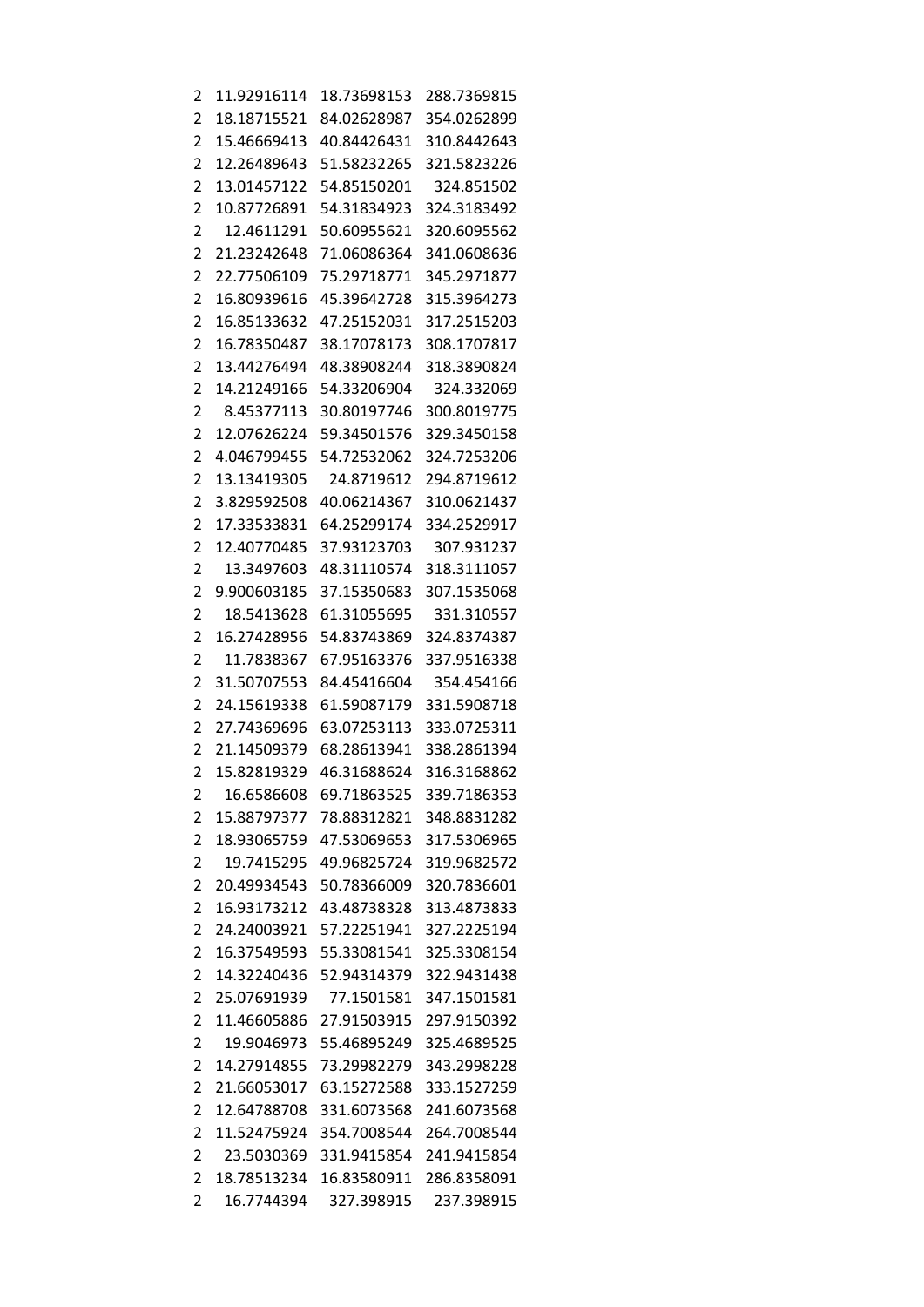| 2                   | 18.69883734                | 315.3212157 | 225.3212157 |
|---------------------|----------------------------|-------------|-------------|
| 2                   | 17.45038635                | 336.3025927 | 246.3025927 |
| 2                   | 11.44859775                | 2.028728669 | 272.0287287 |
| 2                   | 10.3168749                 | 42.67610537 | 312.6761054 |
| 2                   | 13.21312459                | 45.60811443 | 315.6081144 |
| 2                   | 19.65235184                | 64.28905436 | 334.2890544 |
| 2                   | 19.09416584                | 328.4340204 | 238.4340204 |
| 2                   | 20.27015034                | 76.31801365 | 346.3180136 |
| 2                   | 13.46513683                | 51.13359825 | 321.1335983 |
| 2                   | 30.61918401                | 83.93109303 | 353.931093  |
| 2                   | 14.09056153                | 51.41477943 | 321.4147794 |
| 2                   | 18.56858062                | 68.05515145 | 338.0551515 |
| 2                   | 18.36135448                | 46.99605284 | 316.9960528 |
| 2                   | 16.90032757                | 35.93869051 | 305.9386905 |
| $\overline{2}$      | 19.33787875                | 61.62121013 | 331.6212101 |
| 2                   | 37.19272175                | 87.58459234 | 357.5845923 |
| 2                   | 13.94020442                | 27.44830275 | 297.4483027 |
| 2                   | 14.33134422                | 15.48737725 | 285.4873773 |
| 2                   | 19.67832339                | 57.15005404 | 327.150054  |
| 2                   | 26.76524389                | 76.26308193 | 346.2630819 |
| 2                   | 10.70223494                | 39.21271858 | 309.2127186 |
| 2                   | 8.212960421                | 10.89062165 | 280.8906216 |
| 2                   | 12.38014163                | 59.18906165 | 329.1890616 |
| 2                   | 25.87508409                | 74.19555739 | 344.1955574 |
| 2                   | 11.58397779                | 359.5755657 | 269.5755657 |
| 2                   | 13.69776697                | 355.9152006 | 265.9152006 |
| 2                   | 13.90009988                | 2.196855423 | 272.1968554 |
| 2                   | 10.87278254                | 64.07460179 | 334.0746018 |
| 2                   | 12.20260005                | 87.52909348 | 357.5290935 |
| 2                   | 23.11774266                | 351.4071368 | 261.4071368 |
| 2                   | 12.53587827                | 19.52160383 | 289.5216038 |
| 2                   | 14.12710907                | 28.28087311 | 298.2808731 |
|                     | 12.88431507                | 1.723987748 | 271.7239877 |
| 2<br>$\overline{2}$ | 20.577695                  | 353.371129  | 263.371129  |
|                     | 13.14571739                |             |             |
| 2                   |                            | 72.90522362 | 342.9052236 |
| 3                   | 16.40570592<br>14.39954784 | 63.49625336 | 333.4962534 |
| 3                   |                            | 56.74248164 | 326.7424816 |
| 3                   | 14.09629182                | 54.94400113 | 324.9440011 |
| 3                   | 14.00353777                | 61.61415472 | 331.6141547 |
| 3                   | 13.01445097                | 46.11272516 | 316.1127252 |
| 3                   | 14.20314191                | 51.42170692 | 321.4217069 |
| 3                   | 14.19714927                | 59.18688483 | 329.1868848 |
| 3                   | 14.00673952                | 56.66454491 | 326.6645449 |
| 3                   | 14.65857521                | 58.51913894 | 328.5191389 |
| 3                   | 12.49894338                | 54.90296645 | 324.9029665 |
| 3                   | 17.08070838                | 64.65030374 | 334.6503037 |
| 3                   | 17.86993849                | 64.08549296 | 334.085493  |
| 3                   | 13.1205959                 | 53.34540509 | 323.3454051 |
| 3                   | 12.68326516                | 55.77559615 | 325.7755961 |
| 3                   | 12.42721966                | 56.13468006 | 326.1346801 |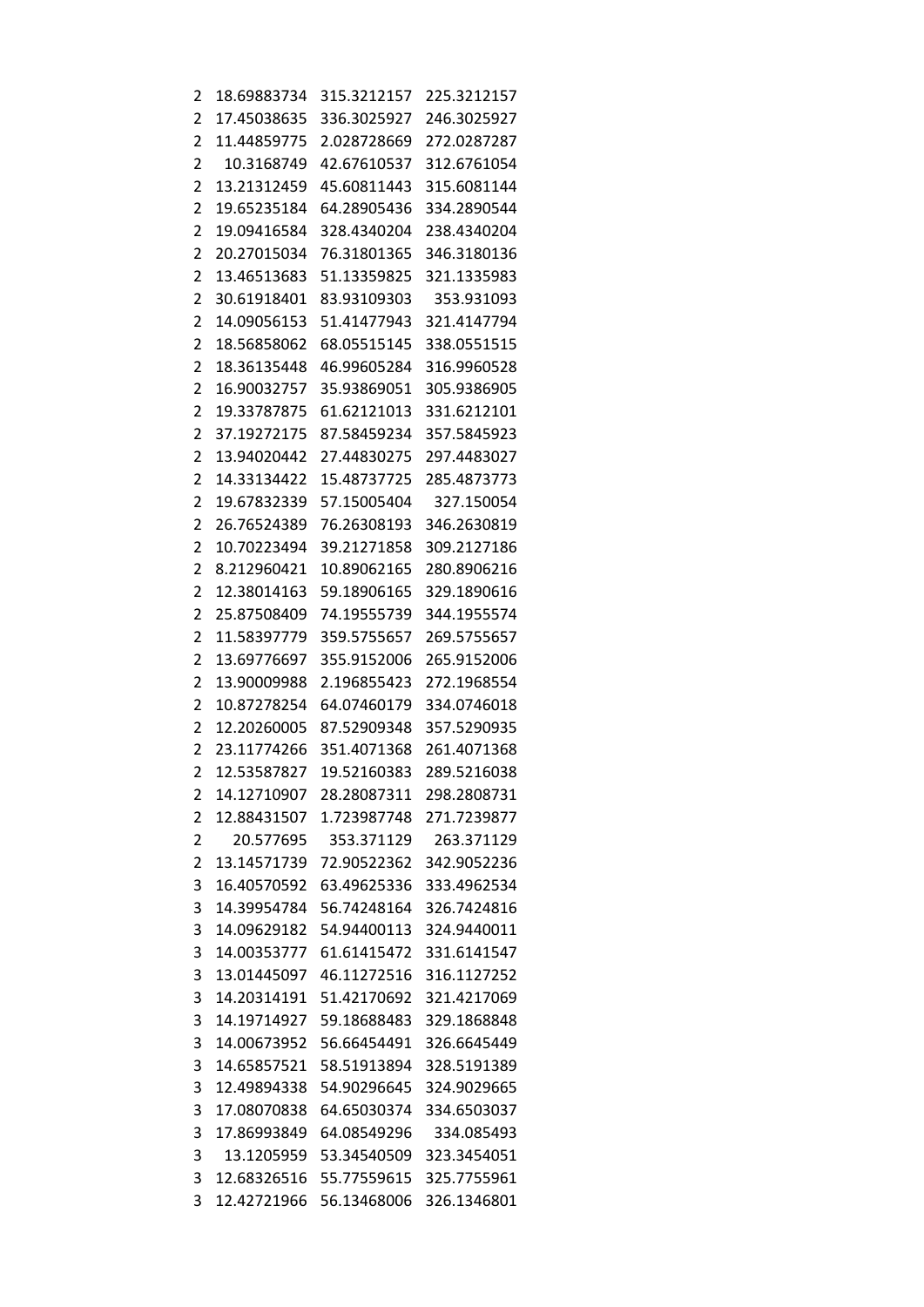| 3 | 13.14350119 | 70.60785443                | 340.6078544 |
|---|-------------|----------------------------|-------------|
| 3 | 16.91517804 | 69.700796                  | 339.700796  |
| 3 | 19.45288091 | 76.88820692                | 346.8882069 |
| 3 | 12.26068053 | 51.86945152                | 321.8694515 |
| 3 | 14.7172098  | 58.18123748                | 328.1812375 |
| 3 | 14.73364205 | 54.53467059                | 324.5346706 |
| 3 | 13.59015671 | 39.48801442                | 309.4880144 |
| 3 | 13.18647211 | 48.70602146                | 318.7060215 |
| 3 | 13.09496266 | 53.87198578                | 323.8719858 |
| 3 | 13.53318387 | 53.67488496                | 323.674885  |
| 3 | 13.78727791 | 56.62711362                | 326.6271136 |
| 3 | 14.14391321 | 64.88306779                | 334.8830678 |
| 3 | 11.85627142 | 43.32546931                | 313.3254693 |
| 3 | 10.0482951  | 50.70798708                | 320.7079871 |
|   |             |                            | 321.0479233 |
| 3 | 16.36261096 | 51.04792332<br>47.49191246 |             |
| 3 | 12.14882457 |                            | 317.4919125 |
| 3 | 14.48176881 | 62.62051078                | 332.6205108 |
| 3 | 13.14567667 | 56.62514822                | 326.6251482 |
| 3 | 14.25263198 | 59.32160569                | 329.3216057 |
| 3 | 13.40645243 | 60.60330757                | 330.6033076 |
| 3 | 12.06988348 | 53.70802082                | 323.7080208 |
| 3 | 13.20746969 | 63.155186                  | 333.155186  |
| 3 | 14.43709861 | 60.02277205                | 330.0227721 |
| 3 | 12.69720976 | 51.8405791                 | 321.8405791 |
| 3 | 6.653889669 | 71.98064181                | 341.9806418 |
| 3 | 10.35583533 | 59.8187167                 | 329.8187167 |
| 3 | 13.63194253 | 66.98374858                | 336.9837486 |
| 3 | 10.57780478 | 67.4074864                 | 337.4074864 |
| 3 | 17.67896759 | 66.20695885                | 336.2069588 |
| 3 | 22.10250973 | 78.58494521                | 348.5849452 |
| 3 | 11.54478182 | 108.2961413                | 18.29614128 |
| 3 | 9.614778384 | 54.47765171                | 324.4776517 |
| 3 | 4.345061889 | 43.51853599                | 313.518536  |
| 3 | 5.527155255 | 70.30770016                | 340.3077002 |
| 3 | 6.873409695 | 52.31768018                | 322.3176802 |
| 3 | 7.355168493 | 4.737410576                | 274.7374106 |
| 3 | 9.583304708 | 27.79610315                | 297.7961031 |
| 3 | 7.497626099 | 64.05331315                | 334.0533132 |
| 3 | 6.026672919 | 48.58405145                | 318.5840515 |
| 3 | 2.924856501 | 76.11689588                | 346.1168959 |
| 3 | 10.3210021  | 31.99346232                | 301.9934623 |
| 3 | 11.04987616 | 81.78981457                | 351.7898146 |
| 3 | 14.69008878 | 66.30878292                | 336.3087829 |
| 3 | 15.73616317 | 54.83768521                | 324.8376852 |
| 3 | 11.51948216 | 63.35614459                | 333.3561446 |
| 3 | 7.96358677  | 75.01354127                | 345.0135413 |
| 3 | 4.438122805 | 60.74729649                | 330.7472965 |
| 3 | 13.53702332 | 87.57928896                | 357.579289  |
| 3 | 8.172698962 | 64.05751015                | 334.0575102 |
| 3 | 18.43076278 | 85.87804707                | 355.8780471 |
|   |             |                            |             |